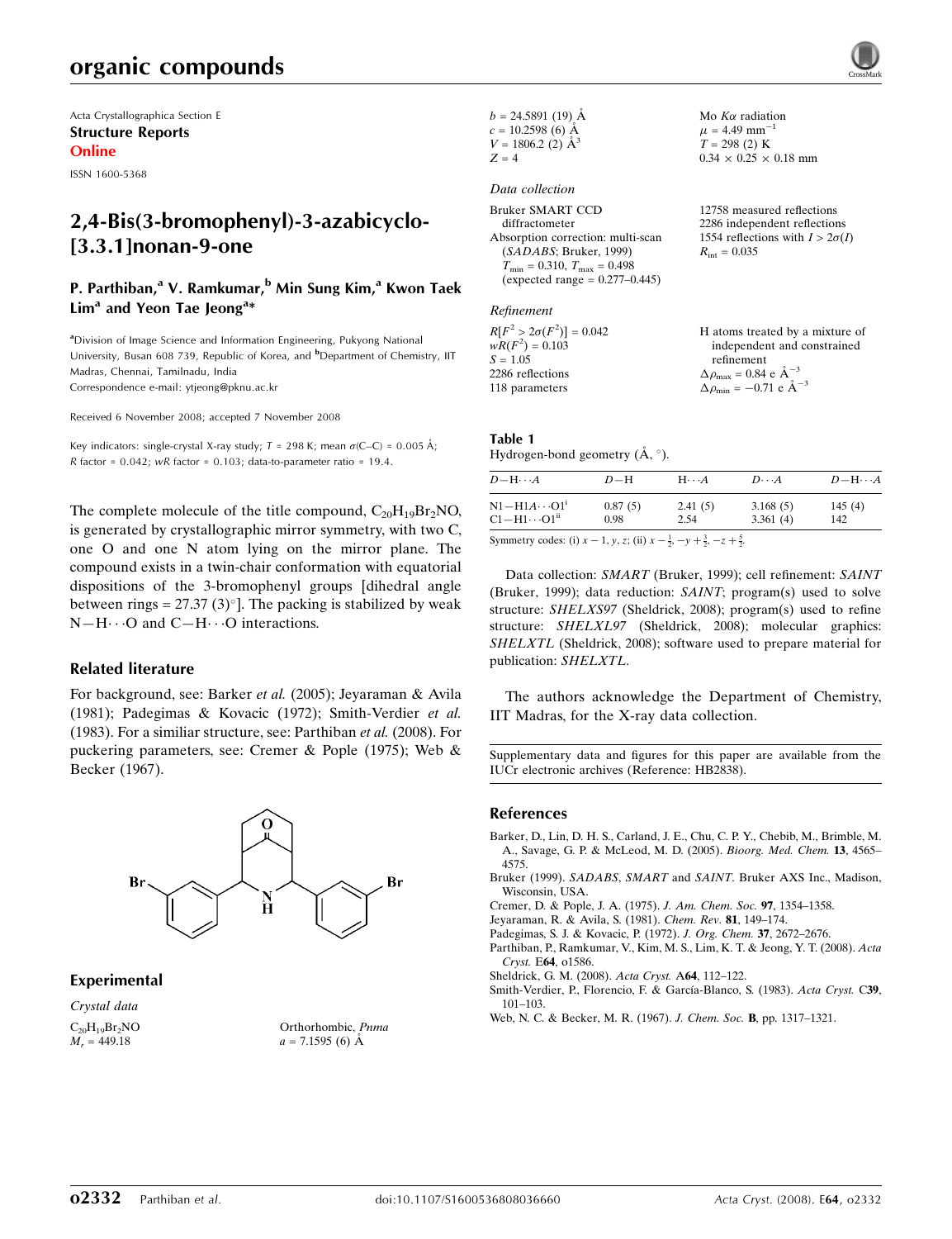# **supporting information**

*Acta Cryst.* (2008). E**64**, o2332 [doi:10.1107/S1600536808036660]

## **2,4-Bis(3-bromophenyl)-3-azabicyclo[3.3.1]nonan-9-one**

### **P. Parthiban, V. Ramkumar, Min Sung Kim, Kwon Taek Lim and Yeon Tae Jeong**

#### **S1. Comment**

Azabicyclic ketones are an important class of heterocycles due to their broad-spectrum biological activities (Jeyaraman & Avila, 1981; Barker *et al.*, 2005). Owing to the diverse possibilities in conformations, *viz*., chair-chair (Parthiban *et al.*, 2008), chair-boat (Smith-Verdier *et al.*, 1983) and boat-boat (Padegimas & Kovacic, 1972) for the azabicycle, the present crystal study was undertaken to explore the conformation, stereochemistry and bondings in the title compound, (I).

The piperidine ring in (I) adopts an ideal chair conformation with the deviation of ring atoms C3 and N1 from the  $C1/C2/C2<sup>i</sup>(C1<sup>i</sup>$  (i = x, 3/2-y, z) plane being 0.686 (3) and -0.702 (3) Å, respectively. The q2 and q3 values are 0.010 (3) and -0.617 (3)Å and the total puckering amplitude,  $Q_T = 0.617$  (3)Å and  $\theta = 180.0$  (3)° (Cremer & Pople, 1975; Web & Becker, 1967).

The cyclohexane ring deviate from the ideal chair conformation by the deviation of ring atoms C3 and C5 from the  $C2/C4/C4^i/C2^i$  plane by -0.725 (4) and 0.525 (3)Å, respectively. For the cyclohexane, the q2 and q3 parameters are 0.150 (4) and 0.543 (4)Å respectively. The total puckering amplitude,  $Q_T = 0.563$  (3)Å and  $\theta = 15.6$  (4)°. Hence, the title compound, exists in a twin-chair conformation with equatorial orientations of the 3-bromophenyl groups on the heterocycle, which are orientated at an angle of 27.37 (3)° to each other. The torsion angles of C3—C2—C1—C6 and its mirror plane C3—C2<sup>i</sup>—C1<sup>i</sup>—C6<sup>i</sup> is 174.45 (4)°. The packing is stabilized by weak N—H···O and C—H···O bonds (Table 1).

#### **S2. Experimental**

0.1 mol of *meta* Bromobenzaldehyde and 0.05 mol of cyclohexanone were simultaneously added to a warm solution of 0.075 mol ammonium acetate in 50 ml of absolute ethanol. The mixture was gently warmed on a hot plate till the yellow colour formed during the mixing of the reactants and cooled to room temperature. Then 50 ml of ether was added and allowed to stir over night at warm condition (303–305 K). At the end, the crude azabicyclic ketone was separated by filtration and washed with 1:5 v/v ethanol-ether mixture until the solid become colourless. Colourless blocks of (I) were recrystallised from acetone.

#### **S3. Refinement**

The nitrogen-bound H atom was located in a difference map and refined isotropically. The other hydrogen atoms were fixed geometrically (C—H = 0.93–0.98Å) and refined as riding with  $U_{iso}(H) = 1.2U_{eq}(C)$ .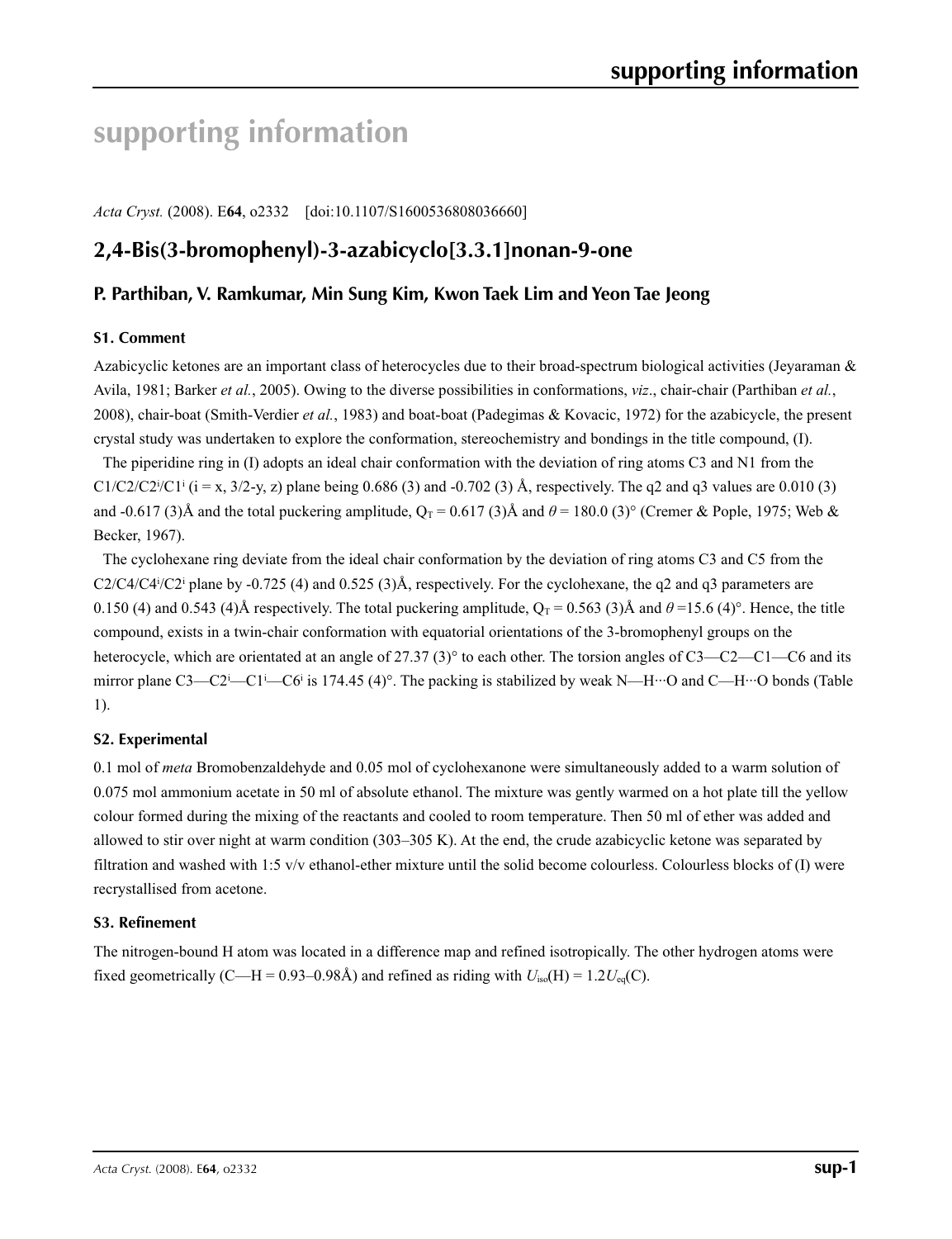

## **Figure 1**

The molecular structure of (I) with non-hydrogen atoms represented as 30% probability ellipsoids.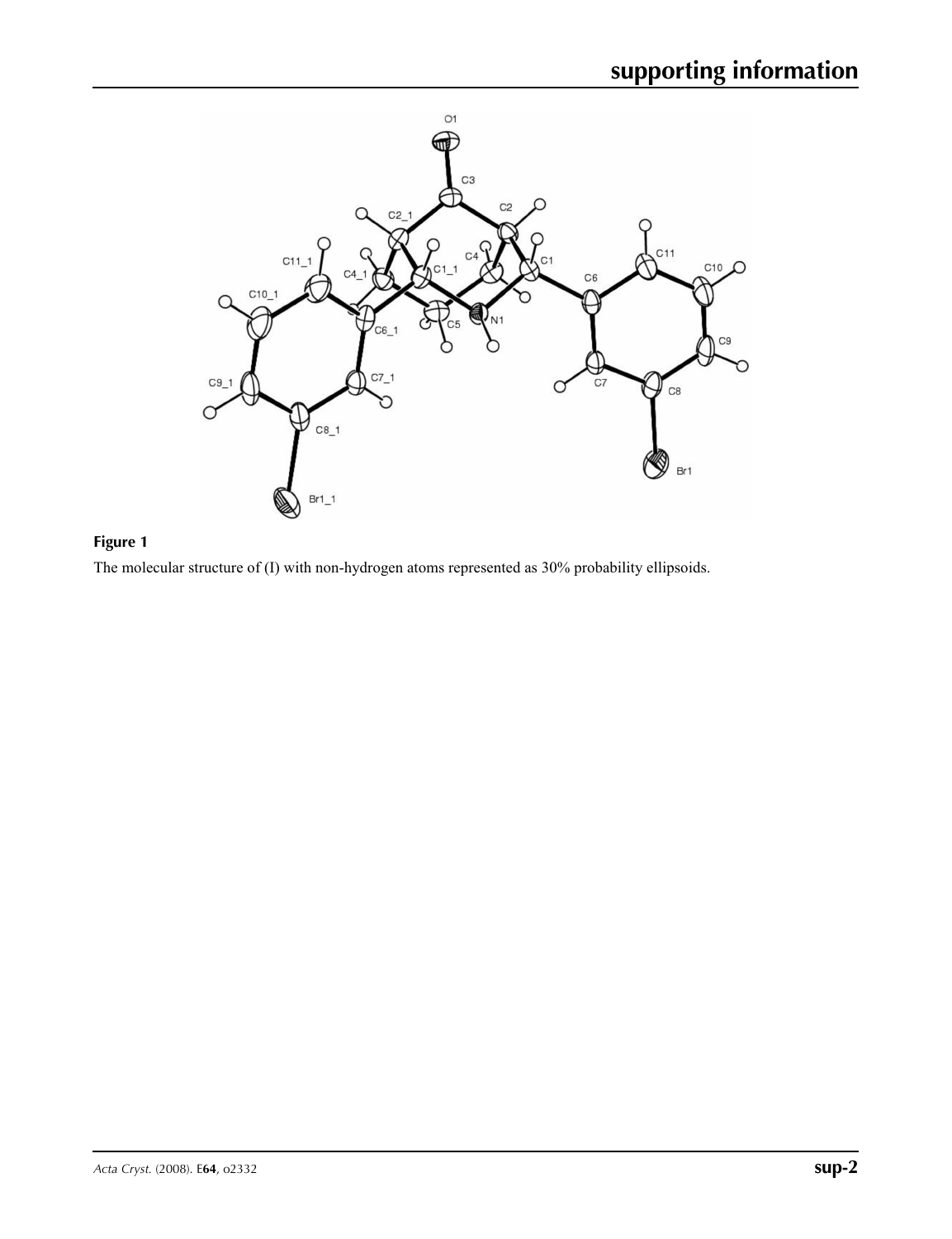

## **Figure 2**

Packing diagram with N—H···O (blue) and C—H···O (red) interactions.

# **2,4-Bis(3-bromophenyl)-3-azabicyclo[3.3.1]nonan-9-one**

| $C_{20}H_{19}Br_2NO$<br>$M_r = 449.18$<br>Orthorhombic, Pnma<br>Hall symbol: -P 2ac 2n<br>$a = 7.1595(6)$ Å<br>$b = 24.5891(19)$ Å<br>$c = 10.2598(6)$ Å<br>$V = 1806.2$ (2) Å <sup>3</sup>                                          | $F(000) = 896$<br>$D_x = 1.652$ Mg m <sup>-3</sup><br>Mo Ka radiation, $\lambda = 0.71073$ Å<br>Cell parameters from 3647 reflections<br>$\theta$ = 3.2–23.5°<br>$\mu$ = 4.49 mm <sup>-1</sup><br>$T = 298 \text{ K}$<br>Block, colourless                                 |
|--------------------------------------------------------------------------------------------------------------------------------------------------------------------------------------------------------------------------------------|----------------------------------------------------------------------------------------------------------------------------------------------------------------------------------------------------------------------------------------------------------------------------|
| $Z=4$                                                                                                                                                                                                                                | $0.34 \times 0.25 \times 0.18$ mm                                                                                                                                                                                                                                          |
| Data collection                                                                                                                                                                                                                      |                                                                                                                                                                                                                                                                            |
| Bruker SMART CCD<br>diffractometer<br>Radiation source: fine-focus sealed tube<br>Graphite monochromator<br>$\omega$ scans<br>Absorption correction: multi-scan<br>(SADABS; Bruker, 1999)<br>$T_{\min} = 0.310$ , $T_{\max} = 0.498$ | 12758 measured reflections<br>2286 independent reflections<br>1554 reflections with $I > 2\sigma(I)$<br>$R_{\text{int}} = 0.035$<br>$\theta_{\rm max}$ = 28.9°, $\theta_{\rm min}$ = 2.2°<br>$h = -9 \rightarrow 9$<br>$k = -33 \rightarrow 33$<br>$l = -13 \rightarrow 9$ |
|                                                                                                                                                                                                                                      |                                                                                                                                                                                                                                                                            |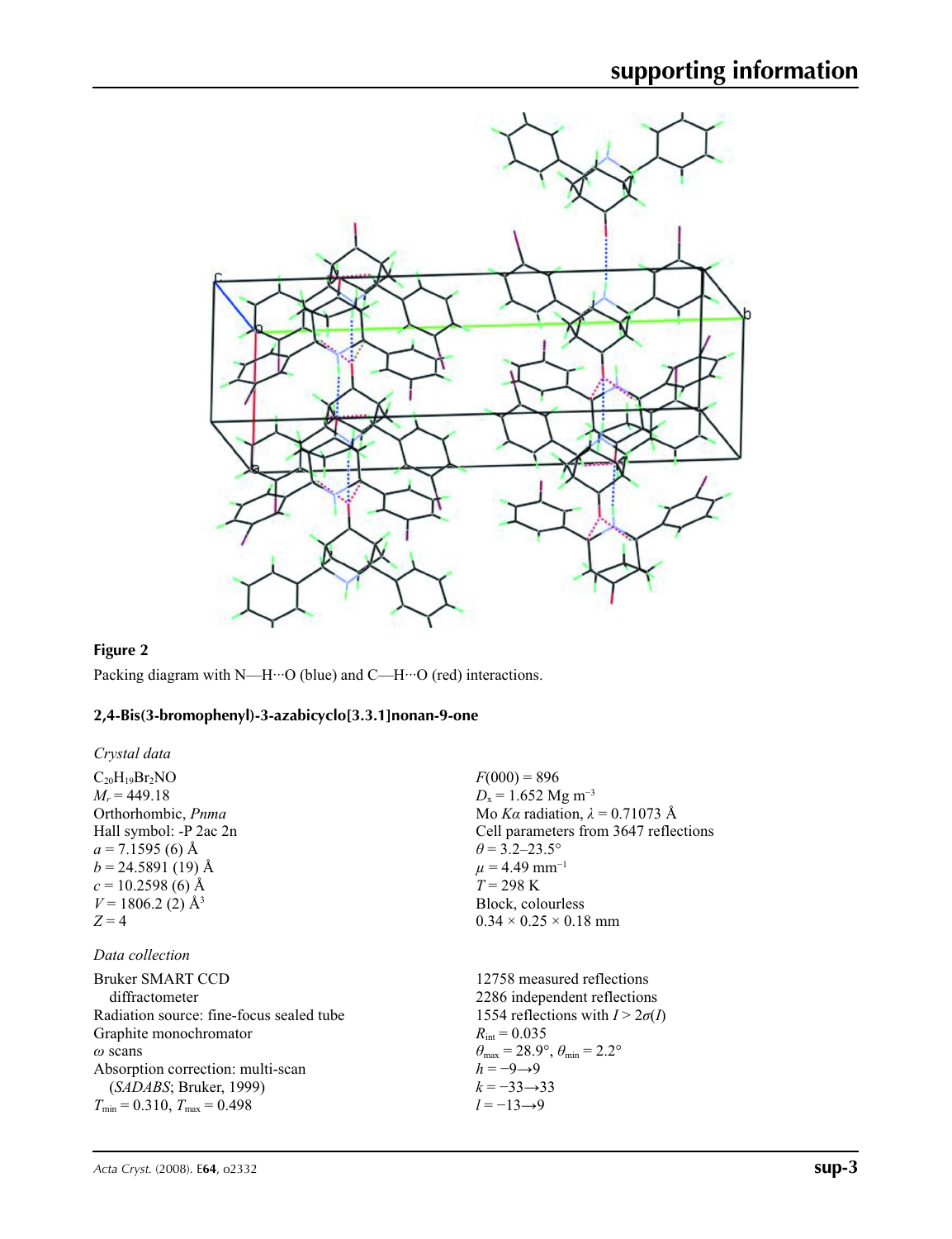*Refinement*

| Refinement on $F^2$                             | Secondary atom site location: difference Fourier   |
|-------------------------------------------------|----------------------------------------------------|
| Least-squares matrix: full                      | map                                                |
| $R[F^2 > 2\sigma(F^2)] = 0.042$                 | Hydrogen site location: inferred from              |
| $wR(F^2) = 0.103$                               | neighbouring sites                                 |
| $S = 1.05$                                      | H atoms treated by a mixture of independent        |
| 2286 reflections                                | and constrained refinement                         |
| 118 parameters                                  | $w = 1/[\sigma^2(F_0^2) + (0.0338P)^2 + 2.5194P]$  |
| 0 restraints                                    | where $P = (F_0^2 + 2F_c^2)/3$                     |
| Primary atom site location: structure-invariant | $(\Delta/\sigma)_{\text{max}}$ < 0.001             |
| direct methods                                  | $\Delta\rho_{\text{max}} = 0.84$ e Å <sup>-3</sup> |
|                                                 | $\Delta \rho_{\rm min} = -0.71$ e Å <sup>-3</sup>  |

### *Special details*

**Geometry**. All e.s.d.'s (except the e.s.d. in the dihedral angle between two l.s. planes) are estimated using the full covariance matrix. The cell e.s.d.'s are taken into account individually in the estimation of e.s.d.'s in distances, angles and torsion angles; correlations between e.s.d.'s in cell parameters are only used when they are defined by crystal symmetry. An approximate (isotropic) treatment of cell e.s.d.'s is used for estimating e.s.d.'s involving l.s. planes. **Refinement**. Refinement of  $F^2$  against ALL reflections. The weighted *R*-factor wR and goodness of fit *S* are based on *F*<sup>2</sup> , conventional *R*-factors *R* are based on  $F$ , with  $F$  set to zero for negative  $F^2$ . The threshold expression of  $F^2 > \sigma(F^2)$  is used only for calculating *R*-factors(gt) *etc*. and is not relevant to the choice of reflections for refinement. *R*-factors based on *F*<sup>2</sup> are statistically about twice as large as those based on *F*, and *R*factors based on ALL data will be even larger.

| Fractional atomic coordinates and isotropic or equivalent isotropic displacement parameters ( $\AA^2$ ) |
|---------------------------------------------------------------------------------------------------------|
|---------------------------------------------------------------------------------------------------------|

|                  | $\boldsymbol{\chi}$ | $\mathcal{Y}$ | $\boldsymbol{Z}$ | $U_{\rm iso}*/U_{\rm eq}$ |  |
|------------------|---------------------|---------------|------------------|---------------------------|--|
| Br1              | 0.06375(6)          | 0.580496(16)  | 0.86233(5)       | 0.07173(19)               |  |
| C <sub>1</sub>   | 0.5903(4)           | 0.70119(11)   | 1.1050(3)        | 0.0328(6)                 |  |
| H1               | 0.6284              | 0.7040        | 1.1965           | $0.039*$                  |  |
| C <sub>2</sub>   | 0.7711(4)           | 0.69950(12)   | 1.0210(3)        | 0.0353(6)                 |  |
| H2               | 0.8451              | 0.6677        | 1.0462           | $0.042*$                  |  |
| C <sub>3</sub>   | 0.8806(6)           | 0.7500        | 1.0506(4)        | 0.0332(9)                 |  |
| C4               | 0.7389(4)           | 0.69827(13)   | 0.8727(3)        | 0.0401(7)                 |  |
| H <sub>4</sub> A | 0.8577              | 0.6919        | 0.8298           | $0.048*$                  |  |
| H4B              | 0.6577              | 0.6679        | 0.8521           | $0.048*$                  |  |
| C <sub>5</sub>   | 0.6529(6)           | 0.7500        | 0.8173(4)        | 0.0418(10)                |  |
| H <sub>5</sub> A | 0.6685              | 0.7500        | 0.7234           | $0.050*$                  |  |
| H5B              | 0.5200              | 0.7500        | 0.8356           | $0.050*$                  |  |
| C <sub>6</sub>   | 0.4822(4)           | 0.64879(11)   | 1.0899(3)        | 0.0350(6)                 |  |
| C7               | 0.3394(4)           | 0.64162(11)   | 1.0003(3)        | 0.0376(7)                 |  |
| H7               | 0.2983              | 0.6707        | 0.9498           | $0.045*$                  |  |
| C8               | 0.2582(4)           | 0.59064(12)   | 0.9868(3)        | 0.0431(8)                 |  |
| C9               | 0.3157(5)           | 0.54686(12)   | 1.0597(4)        | 0.0541(9)                 |  |
| H9               | 0.2610              | 0.5129        | 1.0488           | $0.065*$                  |  |
| C10              | 0.4556(6)           | 0.55456(15)   | 1.1489(4)        | 0.0621(11)                |  |
| H10              | 0.4955              | 0.5254        | 1.1996           | $0.074*$                  |  |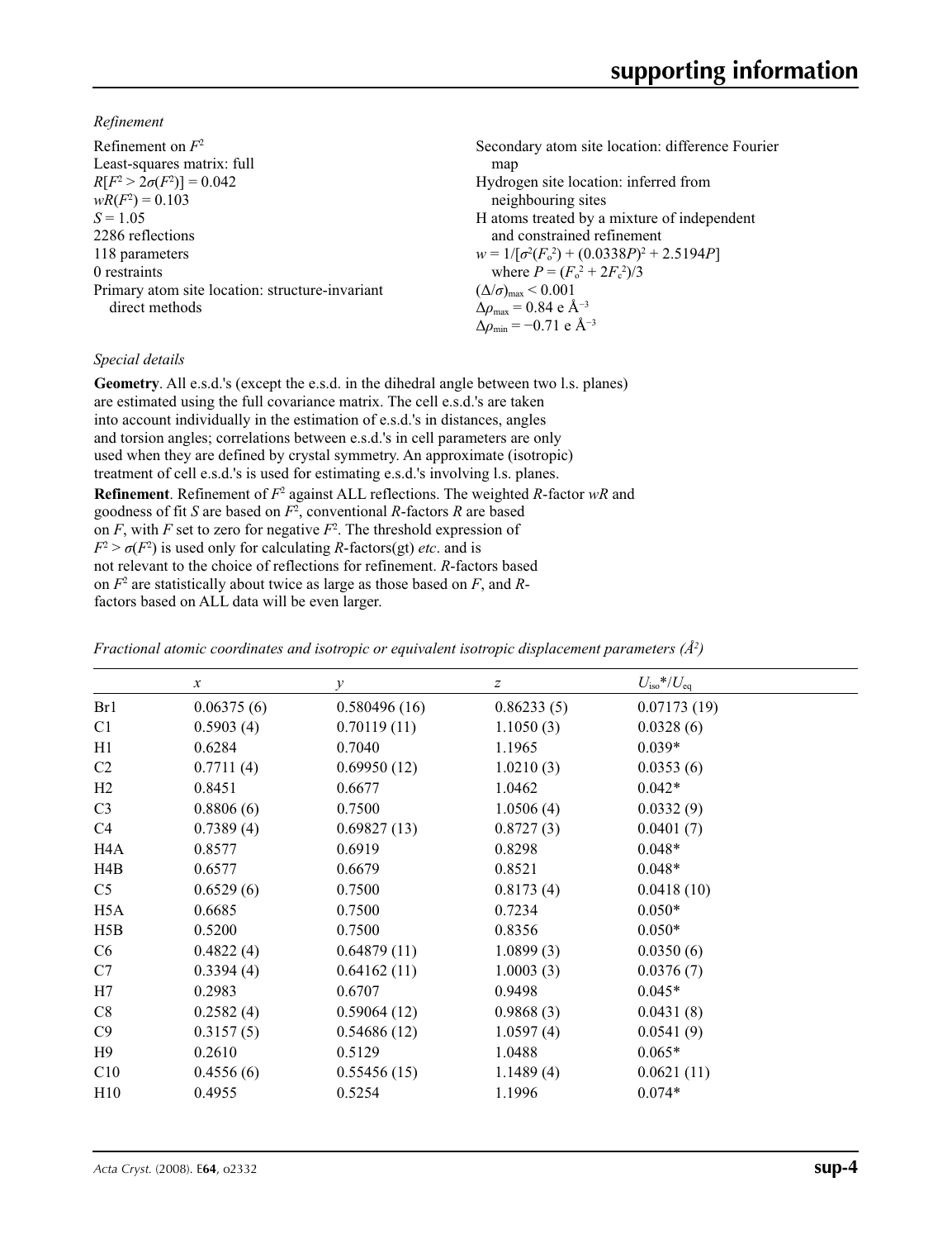# **supporting information**

| C11           | 0.5382(5) | 0.60472(14) | 1.1647(4) | 0.0511(9)     |
|---------------|-----------|-------------|-----------|---------------|
| H11           | 0.6324    | 0.6091      | 1.2262    | $0.061*$      |
| $\mathbf{N}$  | 0.4821(5) | 0.7500      | 1.0736(3) | 0.0303(7)     |
| <sup>O1</sup> | 1.0403(4) | 0.7500      | 1.0910(3) | 0.0493(8)     |
| H1A           | 0.376(6)  | 0.7500      | 1.115(4)  | $0.033(12)^*$ |

*Atomic displacement parameters (Å2 )*

|                | $U^{11}$   | $L^{22}$   | $\mathcal{L}^{\beta 3}$ | $U^{12}$       | $U^{13}$      | $L^{23}$      |
|----------------|------------|------------|-------------------------|----------------|---------------|---------------|
| Br1            | 0.0813(3)  | 0.0450(2)  | 0.0889(4)               | $-0.01841(19)$ | $-0.0190(2)$  | $-0.0091(2)$  |
| C <sub>1</sub> | 0.0371(15) | 0.0305(14) | 0.0308(16)              | 0.0038(12)     | 0.0021(12)    | 0.0031(12)    |
| C <sub>2</sub> | 0.0324(15) | 0.0331(14) | 0.0404(16)              | 0.0064(12)     | 0.0004(12)    | 0.0023(13)    |
| C <sub>3</sub> | 0.030(2)   | 0.045(2)   | 0.025(2)                | 0.000          | 0.0024(16)    | 0.000         |
| C <sub>4</sub> | 0.0390(16) | 0.0432(17) | 0.0382(17)              | $-0.0025(13)$  | 0.0047(13)    | $-0.0087(14)$ |
| C <sub>5</sub> | 0.039(2)   | 0.058(3)   | 0.028(2)                | 0.000          | 0.0000(19)    | 0.000         |
| C <sub>6</sub> | 0.0401(16) | 0.0260(13) | 0.0387(16)              | 0.0037(12)     | 0.0105(13)    | 0.0017(12)    |
| C7             | 0.0434(17) | 0.0247(14) | 0.0447(18)              | 0.0012(12)     | 0.0046(14)    | 0.0023(13)    |
| C8             | 0.0480(18) | 0.0284(15) | 0.0531(19)              | $-0.0031(13)$  | 0.0108(16)    | $-0.0070(14)$ |
| C9             | 0.066(2)   | 0.0213(14) | 0.075(3)                | $-0.0032(15)$  | 0.016(2)      | 0.0009(16)    |
| C10            | 0.071(3)   | 0.0344(18) | 0.081(3)                | 0.0068(17)     | $-0.001(2)$   | 0.0204(19)    |
| C11            | 0.054(2)   | 0.0394(18) | 0.060(2)                | 0.0025(15)     | $-0.0034(17)$ | 0.0154(16)    |
| N1             | 0.0286(17) | 0.0237(16) | 0.0385(19)              | 0.000          | 0.0056(15)    | 0.000         |
| O <sub>1</sub> | 0.0322(17) | 0.064(2)   | 0.0520(19)              | 0.000          | $-0.0072(14)$ | 0.000         |

*Geometric parameters (Å, º)*

| $Br1-C8$          | 1.905(3) | $C5 - H5A$                    | 0.9700   |
|-------------------|----------|-------------------------------|----------|
| $C1 - N1$         | 1.464(3) | $C5 - H5B$                    | 0.9700   |
| $C1-C6$           | 1.511(4) | $C6-C7$                       | 1.386(4) |
| $C1 - C2$         | 1.555(4) | $C6 - C11$                    | 1.387(4) |
| Cl <sub>–H1</sub> | 0.9800   | $C7-C8$                       | 1.389(4) |
| $C2-C3$           | 1.500(4) | $C7 - H7$                     | 0.9300   |
| $C2-C4$           | 1.540(4) | $C8-C9$                       | 1.374(5) |
| $C2-H2$           | 0.9800   | $C9 - C10$                    | 1.369(5) |
| $C3 - O1$         | 1.216(5) | $C9 - H9$                     | 0.9300   |
| $C3-C2$           | 1.500(4) | $C10 - C11$                   | 1.377(5) |
| $C4 - C5$         | 1.523(4) | $C10 - H10$                   | 0.9300   |
| $C4 - H4A$        | 0.9700   | $C11 - H11$                   | 0.9300   |
| $C4 - H4B$        | 0.9700   | $N1 - C1$ <sup>i</sup>        | 1.464(3) |
| $C5-C4$           | 1.523(4) | $N1 - H1A$                    | 0.87(5)  |
| $N1-C1-C6$        | 113.9(2) | $C4$ <sup>i</sup> - $C5$ -H5B | 108.9    |
| $N1-C1-C2$        | 109.9(2) | $C4-C5-H5B$                   | 108.9    |
| $C6-C1-C2$        | 110.3(2) | $H5A - C5 - H5B$              | 107.7    |
| $N1-C1-H1$        | 107.5    | $C7-C6-C11$                   | 118.8(3) |
| $C6-C1-H1$        | 107.5    | $C7-C6-C1$                    | 123.7(3) |
| $C2-C1-H1$        | 107.5    | $C11-C6-C1$                   | 117.4(3) |
| $C3-C2-C4$        | 107.1(3) | $C6 - C7 - C8$                | 119.3(3) |